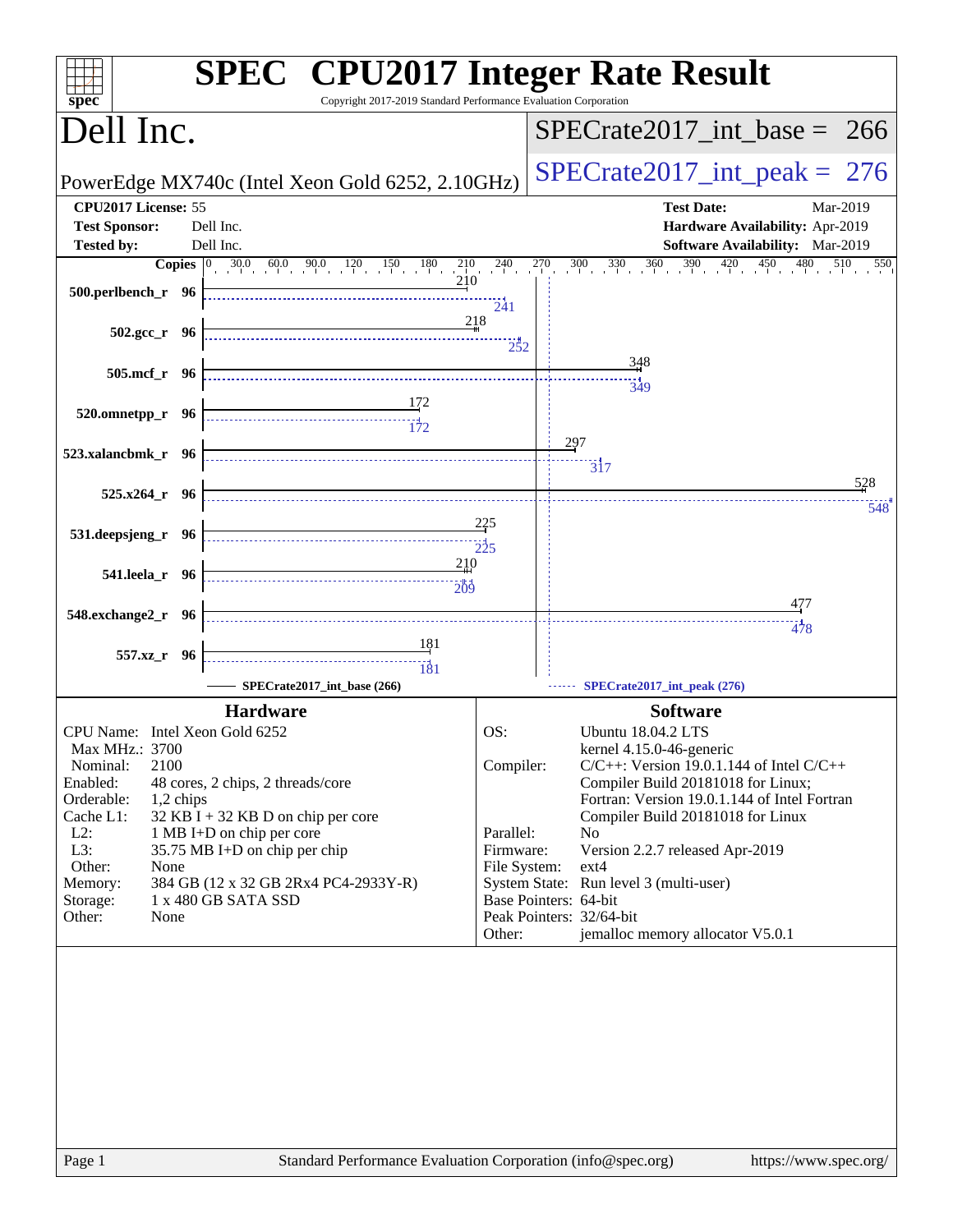| Spec | <b>SPEC CPU2017 Integer Rate Result</b><br>Copyright 2017-2019 Standard Performance Evaluation Corporation |
|------|------------------------------------------------------------------------------------------------------------|
|      | Dell Inc.<br>SPECrate2017 int base = $266$                                                                 |

PowerEdge MX740c (Intel Xeon Gold 6252, 2.10GHz)  $\left|$  SPECrate 2017 int peak = 276

**[Tested by:](http://www.spec.org/auto/cpu2017/Docs/result-fields.html#Testedby)** Dell Inc. **[Software Availability:](http://www.spec.org/auto/cpu2017/Docs/result-fields.html#SoftwareAvailability)** Mar-2019

**[CPU2017 License:](http://www.spec.org/auto/cpu2017/Docs/result-fields.html#CPU2017License)** 55 **[Test Date:](http://www.spec.org/auto/cpu2017/Docs/result-fields.html#TestDate)** Mar-2019 **[Test Sponsor:](http://www.spec.org/auto/cpu2017/Docs/result-fields.html#TestSponsor)** Dell Inc. **[Hardware Availability:](http://www.spec.org/auto/cpu2017/Docs/result-fields.html#HardwareAvailability)** Apr-2019

### **[Results Table](http://www.spec.org/auto/cpu2017/Docs/result-fields.html#ResultsTable)**

| <b>Base</b>               |               |                |       |                | <b>Peak</b> |                |       |               |                |              |                |              |                |              |
|---------------------------|---------------|----------------|-------|----------------|-------------|----------------|-------|---------------|----------------|--------------|----------------|--------------|----------------|--------------|
| <b>Benchmark</b>          | <b>Copies</b> | <b>Seconds</b> | Ratio | <b>Seconds</b> | Ratio       | <b>Seconds</b> | Ratio | <b>Copies</b> | <b>Seconds</b> | <b>Ratio</b> | <b>Seconds</b> | <b>Ratio</b> | <b>Seconds</b> | <b>Ratio</b> |
| $500$ .perlbench r        | 96            | 727            | 210   | 727            | 210         | 726            | 210   | 96            | 635            | 241          | 635            | 241          | 635            | <u>241</u>   |
| $502.\text{sec}$          | 96            | 619            | 220   | 629            | 216         | 625            | 218   | 96            | 538            | 253          | 540            | 252          | 541            | 251          |
| $505$ .mcf r              | 96            | 445            | 348   | 445            | 349         | 448            | 346   | 96            | 445            | 349          | 445            | 349          | 446            | 348          |
| 520.omnetpp_r             | 96            | 730            | 172   | 731            | 172         | 731            | 172   | 96            | 731            | 172          | 731            | 172          | 731            | <u>172</u>   |
| 523.xalancbmk r           | 96            | 341            | 297   | 341            | <u>297</u>  | 342            | 296   | 96            | 320            | 317          | 319            | 317          | 320            | 317          |
| 525.x264 r                | 96            | 318            | 528   | 320            | 525         | 318            | 528   | 96            | 307            | 547          | 307            | 548          | 306            | 549          |
| $531.$ deepsjeng $_r$     | 96            | 488            | 225   | 489            | 225         | 488            | 225   | 96            | 488            | 225          | 489            | 225          | 488            | 225          |
| 541.leela r               | 96            | 757            | 210   | 743            | 214         | 763            | 208   | 96            | 768            | 207          | 762            | 209          | 743            | 214          |
| 548.exchange2_r           | 96            | 527            | 477   | 528            | 476         | 527            | 477   | 96            | 527            | 478          | 527            | 477          | 526            | 478          |
| 557.xz r                  | 96            | 573            | 181   | 573            | 181         | 573            | 181   | 96            | 573            | <u>181</u>   | 574            | 181          | 573            | 181          |
| $SPECrate2017$ int base = |               |                | 266   |                |             |                |       |               |                |              |                |              |                |              |
| $C1 = C2 + C3 + C4 + C5$  |               |                | ---   |                |             |                |       |               |                |              |                |              |                |              |

**[SPECrate2017\\_int\\_peak =](http://www.spec.org/auto/cpu2017/Docs/result-fields.html#SPECrate2017intpeak) 276**

Results appear in the [order in which they were run](http://www.spec.org/auto/cpu2017/Docs/result-fields.html#RunOrder). Bold underlined text [indicates a median measurement](http://www.spec.org/auto/cpu2017/Docs/result-fields.html#Median).

### **[Submit Notes](http://www.spec.org/auto/cpu2017/Docs/result-fields.html#SubmitNotes)**

 The numactl mechanism was used to bind copies to processors. The config file option 'submit' was used to generate numactl commands to bind each copy to a specific processor. For details, please see the config file.

### **[Operating System Notes](http://www.spec.org/auto/cpu2017/Docs/result-fields.html#OperatingSystemNotes)**

Stack size set to unlimited using "ulimit -s unlimited"

### **[General Notes](http://www.spec.org/auto/cpu2017/Docs/result-fields.html#GeneralNotes)**

Environment variables set by runcpu before the start of the run: LD\_LIBRARY\_PATH = "/home/cpu2017/lib/ia32:/home/cpu2017/lib/intel64:/home/cpu2017/je5.0.1-32:/home/cpu2017/je5.0.1-64" Binaries compiled on a system with 1x Intel Core i9-7900X CPU + 32GB RAM memory using Redhat Enterprise Linux 7.5 NA: The test sponsor attests, as of date of publication, that CVE-2017-5754 (Meltdown) is mitigated in the system as tested and documented. Yes: The test sponsor attests, as of date of publication, that CVE-2017-5753 (Spectre variant 1) is mitigated in the system as tested and documented. Yes: The test sponsor attests, as of date of publication, that CVE-2017-5715 (Spectre variant 2) is mitigated in the system as tested and documented. Transparent Huge Pages enabled by default Prior to runcpu invocation Filesystem page cache synced and cleared with: sync; echo 3> /proc/sys/vm/drop\_caches runcpu command invoked through numactl i.e.:

**(Continued on next page)**

| Page 2 | Standard Performance Evaluation Corporation (info@spec.org) | https://www.spec.org/ |
|--------|-------------------------------------------------------------|-----------------------|
|--------|-------------------------------------------------------------|-----------------------|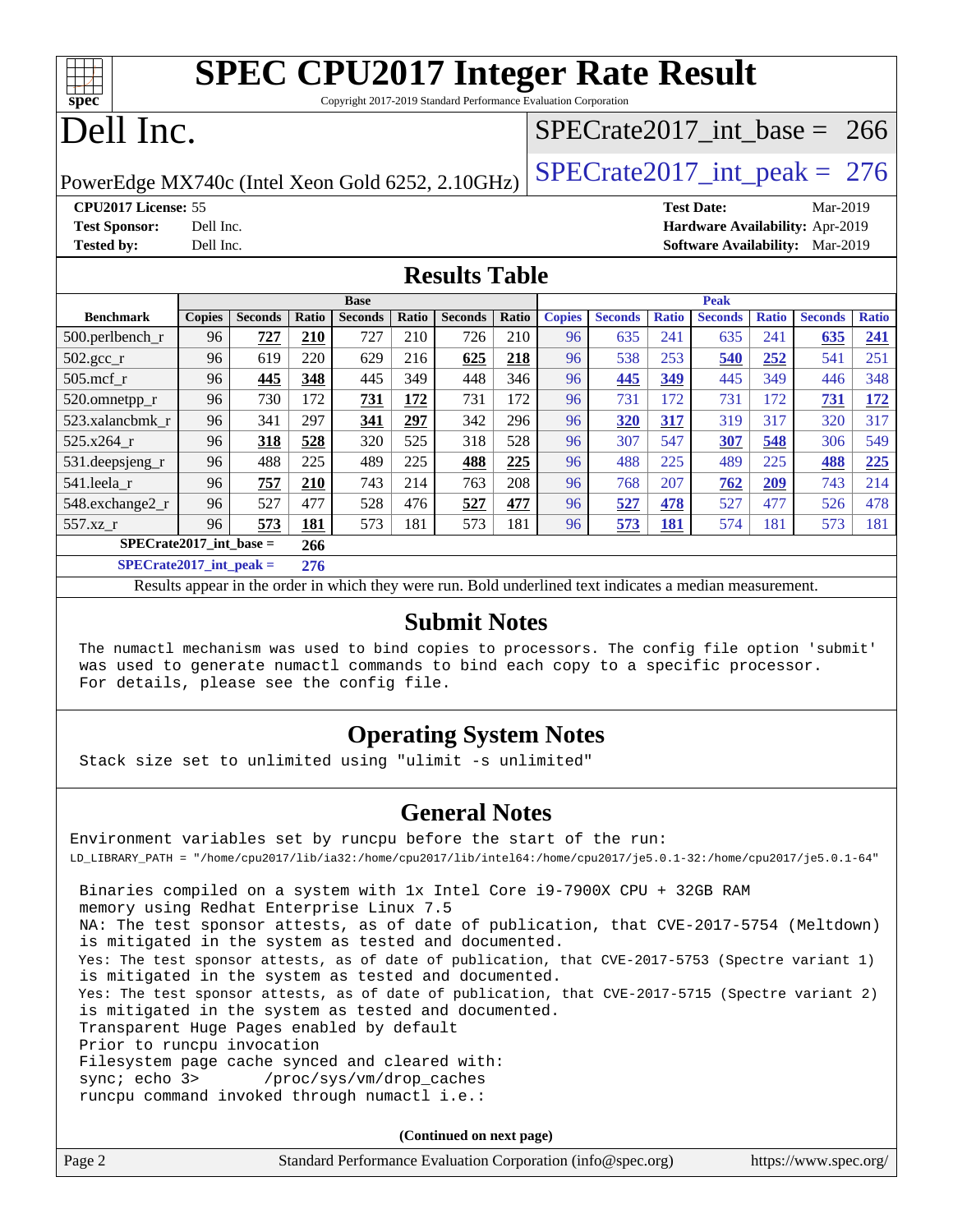| <b>SPEC CPU2017 Integer Rate Result</b><br>spec <sup>®</sup><br>Copyright 2017-2019 Standard Performance Evaluation Corporation                                 |                                 |                       |
|-----------------------------------------------------------------------------------------------------------------------------------------------------------------|---------------------------------|-----------------------|
| Dell Inc.                                                                                                                                                       | $SPECrate2017\_int\_base = 266$ |                       |
| PowerEdge MX740c (Intel Xeon Gold 6252, 2.10GHz)                                                                                                                | $SPECrate2017\_int\_peak = 276$ |                       |
| CPU <sub>2017</sub> License: 55                                                                                                                                 | <b>Test Date:</b>               | Mar-2019              |
| <b>Test Sponsor:</b><br>Dell Inc.                                                                                                                               | Hardware Availability: Apr-2019 |                       |
| <b>Tested by:</b><br>Dell Inc.                                                                                                                                  | Software Availability: Mar-2019 |                       |
| <b>General Notes (Continued)</b>                                                                                                                                |                                 |                       |
| numactl --interleave=all runcpu <etc></etc>                                                                                                                     |                                 |                       |
| jemalloc, a general purpose malloc implementation                                                                                                               |                                 |                       |
| built with the RedHat Enterprise 7.5, and the system compiler gcc 4.8.5<br>sources available from jemalloc.net or https://github.com/jemalloc/jemalloc/releases |                                 |                       |
|                                                                                                                                                                 |                                 |                       |
| <b>Platform Notes</b>                                                                                                                                           |                                 |                       |
| BIOS settings:                                                                                                                                                  |                                 |                       |
| ADDDC setting disabled                                                                                                                                          |                                 |                       |
| Sub NUMA Cluster enabled<br>Virtualization Technology disabled                                                                                                  |                                 |                       |
| DCU Streamer Prefetcher enabled                                                                                                                                 |                                 |                       |
| System Profile set to Custom                                                                                                                                    |                                 |                       |
| CPU Performance set to Maximum Performance<br>C States set to Autonomous                                                                                        |                                 |                       |
| C1E disabled                                                                                                                                                    |                                 |                       |
| Uncore Frequency set to Dynamic<br>Energy Efficiency Policy set to Performance                                                                                  |                                 |                       |
| Memory Patrol Scrub disabled                                                                                                                                    |                                 |                       |
| Logical Processor enabled                                                                                                                                       |                                 |                       |
| CPU Interconnect Bus Link Power Management disabled<br>PCI ASPM L1 Link Power Management disabled                                                               |                                 |                       |
| Sysinfo program /home/cpu2017/bin/sysinfo                                                                                                                       |                                 |                       |
| Rev: r5974 of 2018-05-19 9bcde8f2999c33d61f64985e45859ea9                                                                                                       |                                 |                       |
| running on intel-sut Mon May 6 20:02:18 2019                                                                                                                    |                                 |                       |
| SUT (System Under Test) info as seen by some common utilities.                                                                                                  |                                 |                       |
| For more information on this section, see<br>https://www.spec.org/cpu2017/Docs/config.html#sysinfo                                                              |                                 |                       |
|                                                                                                                                                                 |                                 |                       |
| From /proc/cpuinfo<br>model name: Intel(R) Xeon(R) Gold 6252 CPU @ 2.10GHz                                                                                      |                                 |                       |
| "physical id"s (chips)<br>2                                                                                                                                     |                                 |                       |
| 96 "processors"                                                                                                                                                 |                                 |                       |
| cores, siblings (Caution: counting these is hw and system dependent. The following<br>excerpts from /proc/cpuinfo might not be reliable. Use with caution.)     |                                 |                       |
| cpu cores : 24                                                                                                                                                  |                                 |                       |
| siblings : 48<br>physical 0: cores 0 1 2 3 4 5 6 8 9 10 11 12 13 16 17 18 19 20 21 25 26 27 28 29                                                               |                                 |                       |
| physical 1: cores 0 1 2 3 5 6 8 9 10 11 12 13 16 17 18 19 20 21 22 25 26 27 28 29                                                                               |                                 |                       |
| From 1scpu:                                                                                                                                                     |                                 |                       |
| Architecture:<br>x86_64                                                                                                                                         |                                 |                       |
| $32$ -bit, $64$ -bit<br>$CPU$ op-mode( $s$ ):                                                                                                                   |                                 |                       |
| Little Endian<br>Byte Order:<br>CPU(s):<br>96                                                                                                                   |                                 |                       |
|                                                                                                                                                                 |                                 |                       |
| (Continued on next page)                                                                                                                                        |                                 |                       |
| Page 3<br>Standard Performance Evaluation Corporation (info@spec.org)                                                                                           |                                 | https://www.spec.org/ |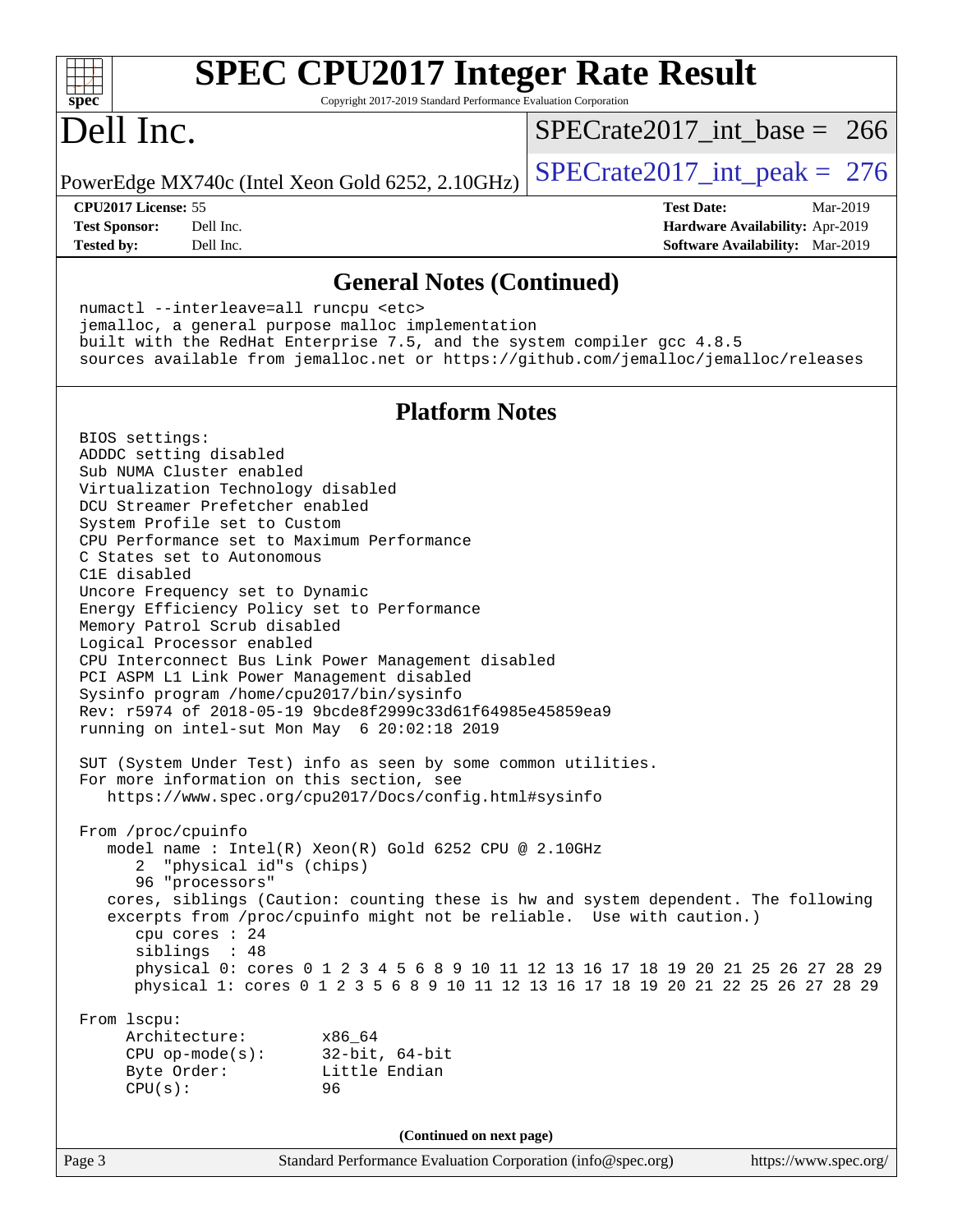|                                                                                      | <b>SPEC CPU2017 Integer Rate Result</b>                                                      |                                                                                                                                                                            |
|--------------------------------------------------------------------------------------|----------------------------------------------------------------------------------------------|----------------------------------------------------------------------------------------------------------------------------------------------------------------------------|
| Spec                                                                                 | Copyright 2017-2019 Standard Performance Evaluation Corporation                              |                                                                                                                                                                            |
| Dell Inc.                                                                            |                                                                                              | $SPECrate2017$ int base = 266                                                                                                                                              |
| PowerEdge MX740c (Intel Xeon Gold 6252, 2.10GHz)                                     |                                                                                              | $SPECrate2017\_int\_peak = 276$                                                                                                                                            |
| CPU2017 License: 55                                                                  |                                                                                              | <b>Test Date:</b><br>Mar-2019                                                                                                                                              |
| <b>Test Sponsor:</b><br>Dell Inc.                                                    |                                                                                              | Hardware Availability: Apr-2019                                                                                                                                            |
| <b>Tested by:</b><br>Dell Inc.                                                       |                                                                                              | Software Availability: Mar-2019                                                                                                                                            |
|                                                                                      | <b>Platform Notes (Continued)</b>                                                            |                                                                                                                                                                            |
| On-line CPU(s) list: $0-95$                                                          |                                                                                              |                                                                                                                                                                            |
| Thread(s) per core:                                                                  | 2                                                                                            |                                                                                                                                                                            |
| Core(s) per socket:                                                                  | 24                                                                                           |                                                                                                                                                                            |
| Socket(s):                                                                           | 2<br>4                                                                                       |                                                                                                                                                                            |
| NUMA $node(s):$<br>Vendor ID:                                                        | GenuineIntel                                                                                 |                                                                                                                                                                            |
| CPU family:                                                                          | 6                                                                                            |                                                                                                                                                                            |
| Model:                                                                               | 85                                                                                           |                                                                                                                                                                            |
| Model name:                                                                          | $Intel(R) Xeon(R) Gold 6252 CPU @ 2.10GHz$                                                   |                                                                                                                                                                            |
| Stepping:                                                                            | 6<br>1729.224                                                                                |                                                                                                                                                                            |
| CPU MHz:<br>BogoMIPS:                                                                | 4200.00                                                                                      |                                                                                                                                                                            |
| Virtualization:                                                                      | $VT - x$                                                                                     |                                                                                                                                                                            |
| L1d cache:                                                                           | 32K                                                                                          |                                                                                                                                                                            |
| Lli cache:                                                                           | 32K                                                                                          |                                                                                                                                                                            |
| L2 cache:                                                                            | 1024K                                                                                        |                                                                                                                                                                            |
| L3 cache:<br>NUMA node0 CPU(s):                                                      | 36608K                                                                                       |                                                                                                                                                                            |
| NUMA nodel CPU(s):                                                                   | 0, 4, 8, 12, 16, 20, 24, 28, 32, 36, 40, 44, 48, 52, 56, 60, 64, 68, 72, 76, 80, 84, 88, 92  |                                                                                                                                                                            |
| NUMA node2 CPU(s):                                                                   | 1, 5, 9, 11, 13, 17, 21, 25, 29, 33, 41, 45, 49, 53, 57, 59, 61, 65, 69, 73, 77, 81, 89, 93  |                                                                                                                                                                            |
| NUMA node3 CPU(s):                                                                   | 2, 6, 10, 14, 18, 22, 26, 30, 34, 38, 42, 46, 50, 54, 58, 62, 66, 70, 74, 78, 82, 86, 90, 94 |                                                                                                                                                                            |
|                                                                                      | 3, 7, 15, 19, 23, 27, 31, 35, 37, 39, 43, 47, 51, 55, 63, 67, 71, 75, 79, 83, 85, 87, 91, 95 |                                                                                                                                                                            |
| Flaqs:                                                                               |                                                                                              | fpu vme de pse tsc msr pae mce cx8 apic sep mtrr pge mca cmov                                                                                                              |
|                                                                                      |                                                                                              | pat pse36 clflush dts acpi mmx fxsr sse sse2 ss ht tm pbe syscall nx pdpelgb rdtscp<br>lm constant_tsc art arch_perfmon pebs bts rep_good nopl xtopology nonstop_tsc cpuid |
|                                                                                      |                                                                                              | aperfmperf pni pclmulqdq dtes64 monitor ds_cpl vmx smx est tm2 ssse3 sdbg fma cx16                                                                                         |
|                                                                                      | xtpr pdcm pcid dca sse4_1 sse4_2 x2apic movbe popcnt aes xsave avx f16c rdrand               |                                                                                                                                                                            |
|                                                                                      |                                                                                              | lahf_lm abm 3dnowprefetch cpuid_fault epb cat_13 cdp_13 invpcid_single intel_ppin                                                                                          |
|                                                                                      | ssbd mba ibrs ibpb stibp ibrs_enhanced tpr_shadow vnmi flexpriority ept vpid                 |                                                                                                                                                                            |
|                                                                                      | avx512dq rdseed adx smap clflushopt clwb intel_pt avx512cd avx512bw avx512vl                 | fsgsbase tsc_adjust bmil hle avx2 smep bmi2 erms invpcid rtm cqm mpx rdt_a avx512f                                                                                         |
|                                                                                      | xsaveopt xsavec xgetbvl xsaves cqm_llc cqm_occup_llc cqm_mbm_total cqm_mbm_local             |                                                                                                                                                                            |
|                                                                                      | dtherm ida arat pln pts pku ospke avx512_vnni flush_lld arch_capabilities                    |                                                                                                                                                                            |
| /proc/cpuinfo cache data                                                             |                                                                                              |                                                                                                                                                                            |
| cache size : 36608 KB                                                                |                                                                                              |                                                                                                                                                                            |
| From numactl --hardware WARNING: a numactl 'node' might or might not correspond to a |                                                                                              |                                                                                                                                                                            |
| physical chip.                                                                       |                                                                                              |                                                                                                                                                                            |
| $available: 4 nodes (0-3)$                                                           | node 0 cpus: 0 4 8 12 16 20 24 28 32 36 40 44 48 52 56 60 64 68 72 76 80 84 88 92            |                                                                                                                                                                            |
| node 0 size: 95146 MB                                                                |                                                                                              |                                                                                                                                                                            |
| node 0 free: 94820 MB                                                                |                                                                                              |                                                                                                                                                                            |
|                                                                                      | node 1 cpus: 1 5 9 11 13 17 21 25 29 33 41 45 49 53 57 59 61 65 69 73 77 81 89 93            |                                                                                                                                                                            |
|                                                                                      | (Continued on next page)                                                                     |                                                                                                                                                                            |
| Page 4                                                                               | Standard Performance Evaluation Corporation (info@spec.org)                                  | https://www.spec.org/                                                                                                                                                      |
|                                                                                      |                                                                                              |                                                                                                                                                                            |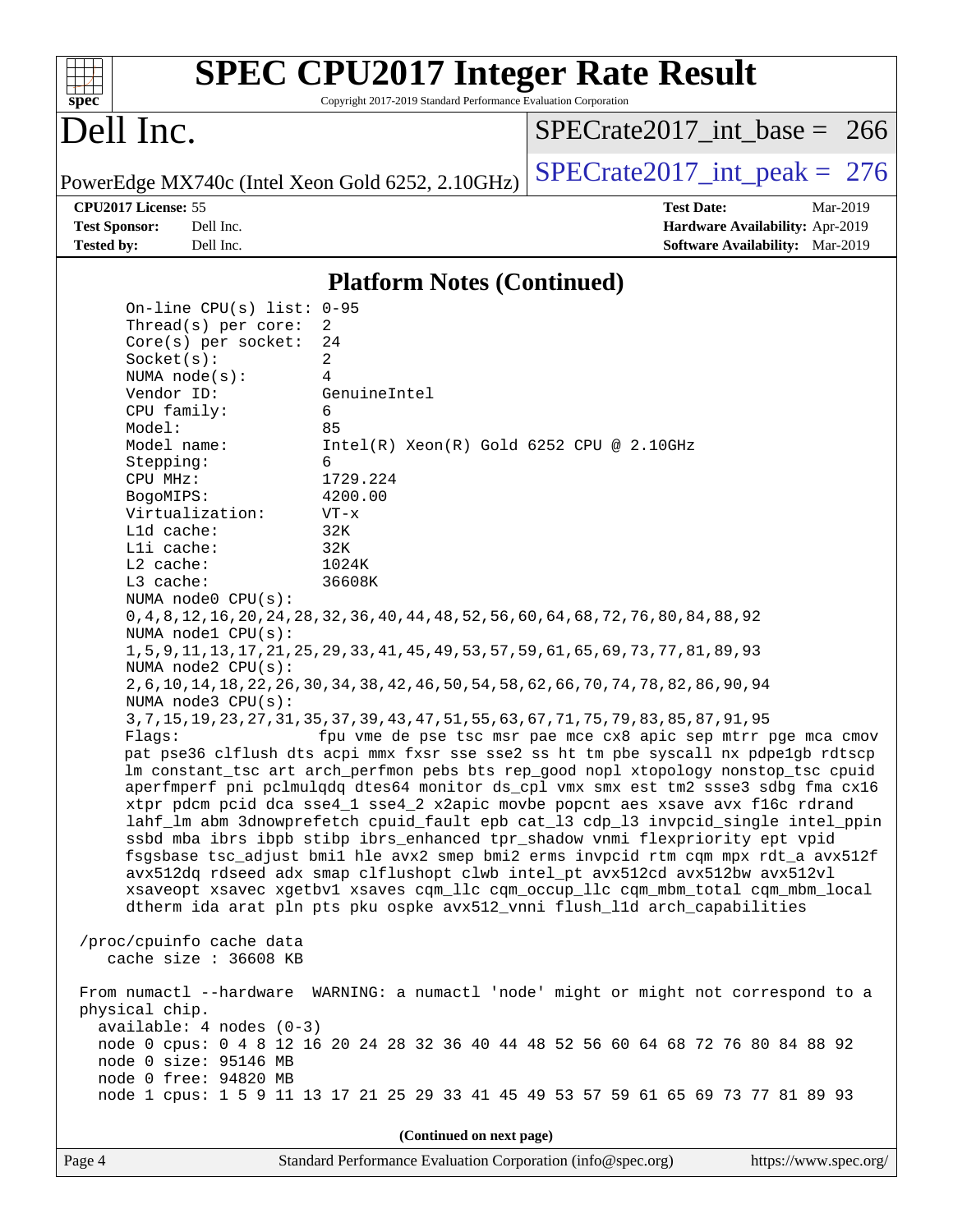| <b>SPEC CPU2017 Integer Rate Result</b><br>Copyright 2017-2019 Standard Performance Evaluation Corporation<br>spec <sup>®</sup>                                                                                                                                                                                    |                                                                  |  |  |  |  |  |  |  |  |
|--------------------------------------------------------------------------------------------------------------------------------------------------------------------------------------------------------------------------------------------------------------------------------------------------------------------|------------------------------------------------------------------|--|--|--|--|--|--|--|--|
| Dell Inc.                                                                                                                                                                                                                                                                                                          | $SPECrate2017\_int\_base = 266$                                  |  |  |  |  |  |  |  |  |
| PowerEdge MX740c (Intel Xeon Gold 6252, 2.10GHz)                                                                                                                                                                                                                                                                   | $SPECrate2017\_int\_peak = 276$                                  |  |  |  |  |  |  |  |  |
| CPU2017 License: 55<br>Dell Inc.<br><b>Test Sponsor:</b>                                                                                                                                                                                                                                                           | <b>Test Date:</b><br>Mar-2019<br>Hardware Availability: Apr-2019 |  |  |  |  |  |  |  |  |
| Dell Inc.<br><b>Tested by:</b>                                                                                                                                                                                                                                                                                     | <b>Software Availability:</b> Mar-2019                           |  |  |  |  |  |  |  |  |
| <b>Platform Notes (Continued)</b>                                                                                                                                                                                                                                                                                  |                                                                  |  |  |  |  |  |  |  |  |
| node 1 size: 96763 MB                                                                                                                                                                                                                                                                                              |                                                                  |  |  |  |  |  |  |  |  |
| node 1 free: 96539 MB<br>node 2 cpus: 2 6 10 14 18 22 26 30 34 38 42 46 50 54 58 62 66 70 74 78 82 86 90 94<br>node 2 size: 96742 MB                                                                                                                                                                               |                                                                  |  |  |  |  |  |  |  |  |
| node 2 free: 96439 MB                                                                                                                                                                                                                                                                                              |                                                                  |  |  |  |  |  |  |  |  |
| node 3 cpus: 3 7 15 19 23 27 31 35 37 39 43 47 51 55 63 67 71 75 79 83 85 87 91 95<br>node 3 size: 96762 MB<br>node 3 free: 96482 MB                                                                                                                                                                               |                                                                  |  |  |  |  |  |  |  |  |
| node distances:<br>node<br>1<br>2<br>3<br>0                                                                                                                                                                                                                                                                        |                                                                  |  |  |  |  |  |  |  |  |
| 11<br>0 :<br>10<br>21<br>21                                                                                                                                                                                                                                                                                        |                                                                  |  |  |  |  |  |  |  |  |
| 1:<br>21 11<br>21<br>10                                                                                                                                                                                                                                                                                            |                                                                  |  |  |  |  |  |  |  |  |
| 2:<br>21<br>10<br>11<br>21<br>3:<br>21<br>11<br>21<br>10                                                                                                                                                                                                                                                           |                                                                  |  |  |  |  |  |  |  |  |
| From /proc/meminfo<br>MemTotal:<br>394664008 kB<br>HugePages Total:<br>0<br>Hugepagesize:<br>2048 kB<br>/usr/bin/lsb_release -d                                                                                                                                                                                    |                                                                  |  |  |  |  |  |  |  |  |
| Ubuntu 18.04.2 LTS                                                                                                                                                                                                                                                                                                 |                                                                  |  |  |  |  |  |  |  |  |
| From /etc/*release* /etc/*version*<br>debian version: buster/sid<br>os-release:<br>NAME="Ubuntu"<br>VERSION="18.04.2 LTS (Bionic Beaver)"<br>ID=ubuntu<br>ID_LIKE=debian<br>PRETTY_NAME="Ubuntu 18.04.2 LTS"<br>VERSION_ID="18.04"<br>HOME_URL="https://www.ubuntu.com/"<br>SUPPORT_URL="https://help.ubuntu.com/" |                                                                  |  |  |  |  |  |  |  |  |
| uname $-a$ :<br>Linux intel-sut 4.15.0-46-generic #49-Ubuntu SMP Wed Feb 6 09:33:07 UTC 2019 x86_64<br>x86_64 x86_64 GNU/Linux                                                                                                                                                                                     |                                                                  |  |  |  |  |  |  |  |  |
| Kernel self-reported vulnerability status:                                                                                                                                                                                                                                                                         |                                                                  |  |  |  |  |  |  |  |  |
| CVE-2017-5754 (Meltdown):<br>Not affected<br>CVE-2017-5753 (Spectre variant 1): Mitigation: __user pointer sanitization<br>CVE-2017-5715 (Spectre variant 2): Mitigation: Enhanced IBRS, IBPB                                                                                                                      |                                                                  |  |  |  |  |  |  |  |  |
| run-level 3 May 6 20:00                                                                                                                                                                                                                                                                                            |                                                                  |  |  |  |  |  |  |  |  |
| (Continued on next page)                                                                                                                                                                                                                                                                                           |                                                                  |  |  |  |  |  |  |  |  |
| Page 5<br>Standard Performance Evaluation Corporation (info@spec.org)                                                                                                                                                                                                                                              | https://www.spec.org/                                            |  |  |  |  |  |  |  |  |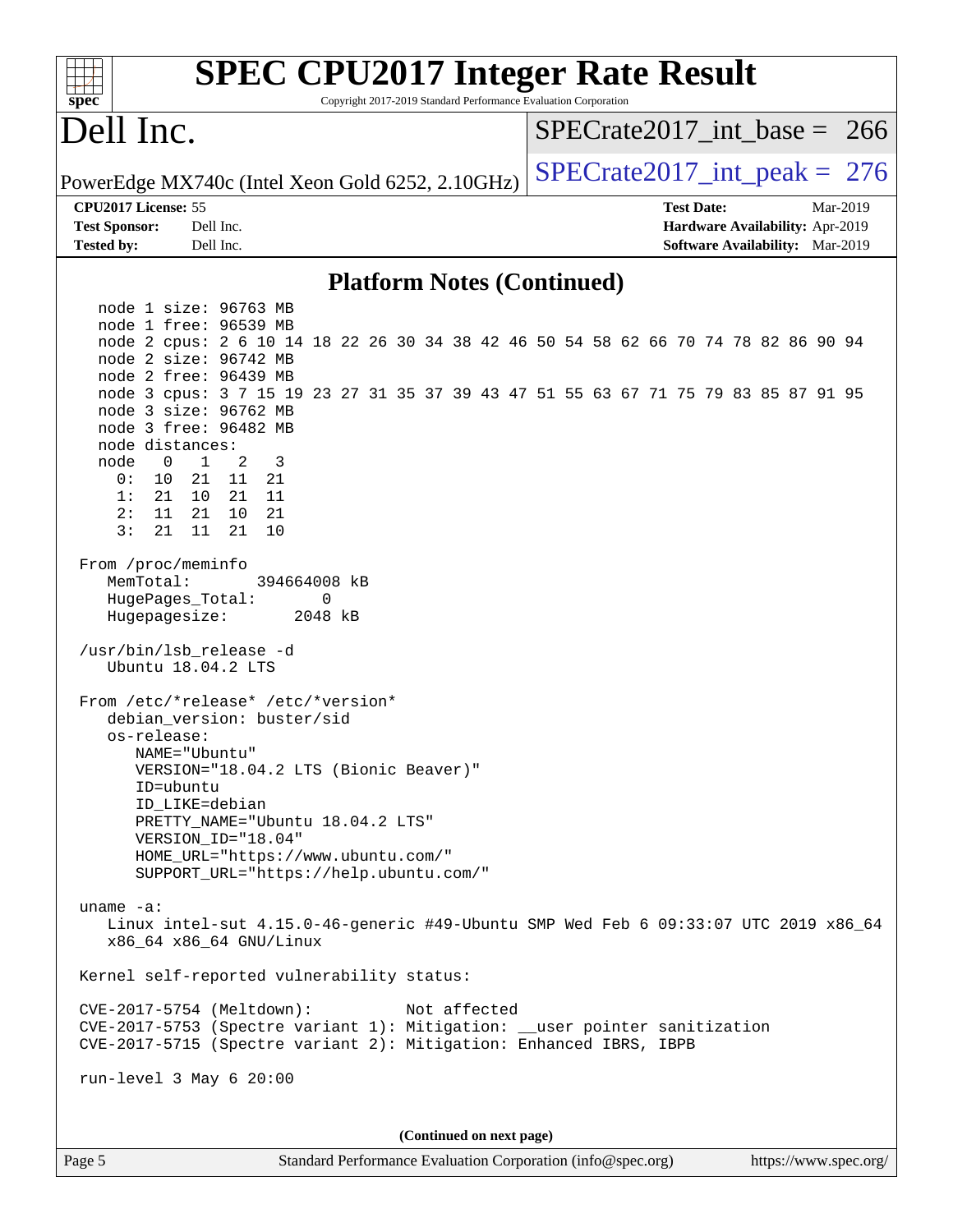| <b>SPEC CPU2017 Integer Rate Result</b>                                                                                                                                                                                                                                                                                                                                                                                                                                                                                                      |                                                                         |
|----------------------------------------------------------------------------------------------------------------------------------------------------------------------------------------------------------------------------------------------------------------------------------------------------------------------------------------------------------------------------------------------------------------------------------------------------------------------------------------------------------------------------------------------|-------------------------------------------------------------------------|
| spec<br>Copyright 2017-2019 Standard Performance Evaluation Corporation<br>Dell Inc.                                                                                                                                                                                                                                                                                                                                                                                                                                                         | $SPECrate2017$ int base = 266                                           |
|                                                                                                                                                                                                                                                                                                                                                                                                                                                                                                                                              | $SPECrate2017\_int\_peak = 276$                                         |
| PowerEdge MX740c (Intel Xeon Gold 6252, 2.10GHz)                                                                                                                                                                                                                                                                                                                                                                                                                                                                                             |                                                                         |
| CPU2017 License: 55<br><b>Test Sponsor:</b><br>Dell Inc.                                                                                                                                                                                                                                                                                                                                                                                                                                                                                     | <b>Test Date:</b><br>Mar-2019<br><b>Hardware Availability: Apr-2019</b> |
| <b>Tested by:</b><br>Dell Inc.                                                                                                                                                                                                                                                                                                                                                                                                                                                                                                               | Software Availability: Mar-2019                                         |
| <b>Platform Notes (Continued)</b>                                                                                                                                                                                                                                                                                                                                                                                                                                                                                                            |                                                                         |
| SPEC is set to: /home/cpu2017                                                                                                                                                                                                                                                                                                                                                                                                                                                                                                                |                                                                         |
| Filesystem Type Size Used Avail Use% Mounted on<br>/dev/sda2<br>ext4 439G<br>20G 398G<br>$5\%$ /                                                                                                                                                                                                                                                                                                                                                                                                                                             |                                                                         |
| Additional information from dmidecode follows. WARNING: Use caution when you interpret<br>this section. The 'dmidecode' program reads system data which is "intended to allow<br>hardware to be accurately determined", but the intent may not be met, as there are<br>frequent changes to hardware, firmware, and the "DMTF SMBIOS" standard.<br>BIOS Dell Inc. 2.2.7 04/23/2019<br>Memory:<br>11x 00AD00B300AD HMA84GR7CJR4N-WM 32 GB 2 rank 2933<br>1x 00AD063200AD HMA84GR7CJR4N-WM 32 GB 2 rank 2933<br>12x Not Specified Not Specified |                                                                         |
| (End of data from sysinfo program)                                                                                                                                                                                                                                                                                                                                                                                                                                                                                                           |                                                                         |
| <b>Compiler Version Notes</b>                                                                                                                                                                                                                                                                                                                                                                                                                                                                                                                |                                                                         |
| $502.\text{gcc\_r}(\text{peak})$<br>СC                                                                                                                                                                                                                                                                                                                                                                                                                                                                                                       |                                                                         |
| Intel(R) C Intel(R) 64 Compiler for applications running on IA-32, Version<br>19.0.1.144 Build 20181018<br>Copyright (C) 1985-2018 Intel Corporation. All rights reserved.                                                                                                                                                                                                                                                                                                                                                                   |                                                                         |
| $500. perlbench_r(base) 502. gcc_r(base) 505. mcf_r(base, peak)$<br>CC.                                                                                                                                                                                                                                                                                                                                                                                                                                                                      |                                                                         |
| $525.x264_r(base, peak) 557.xz_r(base, peak)$                                                                                                                                                                                                                                                                                                                                                                                                                                                                                                |                                                                         |
| Intel(R) C Intel(R) 64 Compiler for applications running on Intel(R) 64,<br>Version 19.0.1.144 Build 20181018                                                                                                                                                                                                                                                                                                                                                                                                                                |                                                                         |
| Copyright (C) 1985-2018 Intel Corporation. All rights reserved.                                                                                                                                                                                                                                                                                                                                                                                                                                                                              |                                                                         |
| $500. perlbench_r (peak)$<br>CC.                                                                                                                                                                                                                                                                                                                                                                                                                                                                                                             |                                                                         |
| Intel(R) C Intel(R) 64 Compiler for applications running on Intel(R) 64,                                                                                                                                                                                                                                                                                                                                                                                                                                                                     |                                                                         |
| Version 19.0.1.144 Build 20181018<br>Copyright (C) 1985-2018 Intel Corporation. All rights reserved.<br>------------                                                                                                                                                                                                                                                                                                                                                                                                                         |                                                                         |
|                                                                                                                                                                                                                                                                                                                                                                                                                                                                                                                                              |                                                                         |
| $CXXC$ 523.xalancbm $k_r$ (peak)                                                                                                                                                                                                                                                                                                                                                                                                                                                                                                             |                                                                         |
|                                                                                                                                                                                                                                                                                                                                                                                                                                                                                                                                              |                                                                         |
| (Continued on next page)                                                                                                                                                                                                                                                                                                                                                                                                                                                                                                                     |                                                                         |
| Page 6<br>Standard Performance Evaluation Corporation (info@spec.org)                                                                                                                                                                                                                                                                                                                                                                                                                                                                        | https://www.spec.org/                                                   |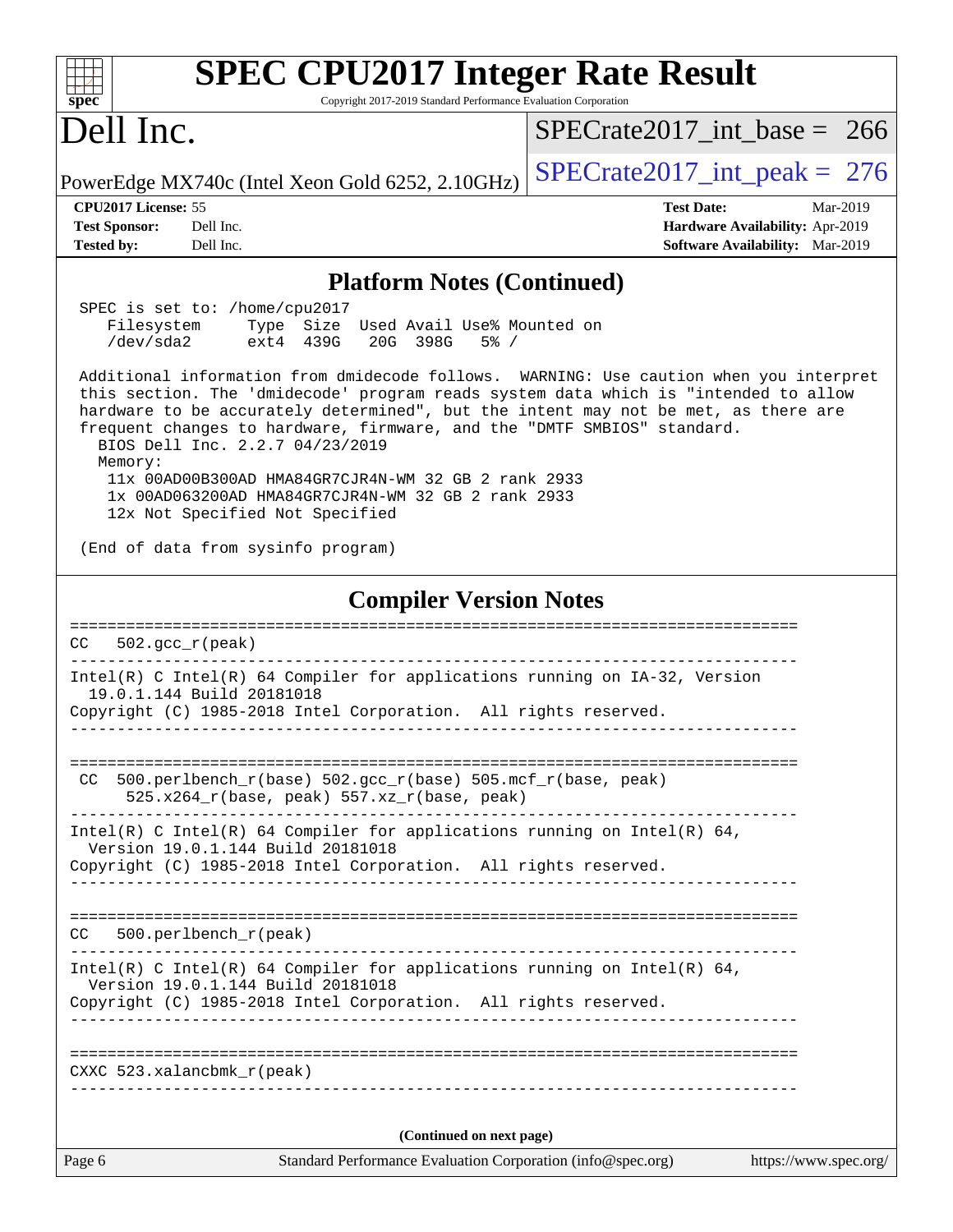| $spec^*$                   | <b>SPEC CPU2017 Integer Rate Result</b><br>Copyright 2017-2019 Standard Performance Evaluation Corporation        |                                        |          |  |
|----------------------------|-------------------------------------------------------------------------------------------------------------------|----------------------------------------|----------|--|
| Dell Inc.                  |                                                                                                                   | $SPECrate2017$ int base = 266          |          |  |
|                            | PowerEdge MX740c (Intel Xeon Gold 6252, 2.10GHz)                                                                  | $SPECrate2017\_int\_peak = 276$        |          |  |
| <b>CPU2017 License: 55</b> |                                                                                                                   | <b>Test Date:</b>                      | Mar-2019 |  |
| <b>Test Sponsor:</b>       | Dell Inc.                                                                                                         | <b>Hardware Availability: Apr-2019</b> |          |  |
| <b>Tested by:</b>          | Dell Inc.                                                                                                         | <b>Software Availability:</b> Mar-2019 |          |  |
|                            | <b>Compiler Version Notes (Continued)</b>                                                                         |                                        |          |  |
|                            | Intel(R) C++ Intel(R) 64 Compiler for applications running on IA-32, Version                                      |                                        |          |  |
|                            | 19.0.1.144 Build 20181018<br>Copyright (C) 1985-2018 Intel Corporation. All rights reserved.                      |                                        |          |  |
|                            |                                                                                                                   |                                        |          |  |
|                            | CXXC 520.omnetpp_r(base, peak) 523.xalancbmk_r(base) 531.deepsjeng_r(base,<br>peak) 541.leela_r(base, peak)       |                                        |          |  |
|                            | Intel(R) $C++$ Intel(R) 64 Compiler for applications running on Intel(R) 64,<br>Version 19.0.1.144 Build 20181018 |                                        |          |  |

Copyright (C) 1985-2018 Intel Corporation. All rights reserved.

------------------------------------------------------------------------------

==============================================================================

 FC 548.exchange2\_r(base, peak) ------------------------------------------------------------------------------

Intel(R) Fortran Intel(R) 64 Compiler for applications running on Intel(R) 64, Version 19.0.1.144 Build 20181018 Copyright (C) 1985-2018 Intel Corporation. All rights reserved. ------------------------------------------------------------------------------

### **[Base Compiler Invocation](http://www.spec.org/auto/cpu2017/Docs/result-fields.html#BaseCompilerInvocation)**

[C benchmarks](http://www.spec.org/auto/cpu2017/Docs/result-fields.html#Cbenchmarks): [icc -m64 -std=c11](http://www.spec.org/cpu2017/results/res2019q3/cpu2017-20190624-15371.flags.html#user_CCbase_intel_icc_64bit_c11_33ee0cdaae7deeeab2a9725423ba97205ce30f63b9926c2519791662299b76a0318f32ddfffdc46587804de3178b4f9328c46fa7c2b0cd779d7a61945c91cd35)

[C++ benchmarks:](http://www.spec.org/auto/cpu2017/Docs/result-fields.html#CXXbenchmarks) [icpc -m64](http://www.spec.org/cpu2017/results/res2019q3/cpu2017-20190624-15371.flags.html#user_CXXbase_intel_icpc_64bit_4ecb2543ae3f1412ef961e0650ca070fec7b7afdcd6ed48761b84423119d1bf6bdf5cad15b44d48e7256388bc77273b966e5eb805aefd121eb22e9299b2ec9d9)

[Fortran benchmarks](http://www.spec.org/auto/cpu2017/Docs/result-fields.html#Fortranbenchmarks): [ifort -m64](http://www.spec.org/cpu2017/results/res2019q3/cpu2017-20190624-15371.flags.html#user_FCbase_intel_ifort_64bit_24f2bb282fbaeffd6157abe4f878425411749daecae9a33200eee2bee2fe76f3b89351d69a8130dd5949958ce389cf37ff59a95e7a40d588e8d3a57e0c3fd751)

### **[Base Portability Flags](http://www.spec.org/auto/cpu2017/Docs/result-fields.html#BasePortabilityFlags)**

 500.perlbench\_r: [-DSPEC\\_LP64](http://www.spec.org/cpu2017/results/res2019q3/cpu2017-20190624-15371.flags.html#b500.perlbench_r_basePORTABILITY_DSPEC_LP64) [-DSPEC\\_LINUX\\_X64](http://www.spec.org/cpu2017/results/res2019q3/cpu2017-20190624-15371.flags.html#b500.perlbench_r_baseCPORTABILITY_DSPEC_LINUX_X64) 502.gcc\_r: [-DSPEC\\_LP64](http://www.spec.org/cpu2017/results/res2019q3/cpu2017-20190624-15371.flags.html#suite_basePORTABILITY502_gcc_r_DSPEC_LP64) 505.mcf\_r: [-DSPEC\\_LP64](http://www.spec.org/cpu2017/results/res2019q3/cpu2017-20190624-15371.flags.html#suite_basePORTABILITY505_mcf_r_DSPEC_LP64) 520.omnetpp\_r: [-DSPEC\\_LP64](http://www.spec.org/cpu2017/results/res2019q3/cpu2017-20190624-15371.flags.html#suite_basePORTABILITY520_omnetpp_r_DSPEC_LP64) 523.xalancbmk\_r: [-DSPEC\\_LP64](http://www.spec.org/cpu2017/results/res2019q3/cpu2017-20190624-15371.flags.html#suite_basePORTABILITY523_xalancbmk_r_DSPEC_LP64) [-DSPEC\\_LINUX](http://www.spec.org/cpu2017/results/res2019q3/cpu2017-20190624-15371.flags.html#b523.xalancbmk_r_baseCXXPORTABILITY_DSPEC_LINUX) 525.x264\_r: [-DSPEC\\_LP64](http://www.spec.org/cpu2017/results/res2019q3/cpu2017-20190624-15371.flags.html#suite_basePORTABILITY525_x264_r_DSPEC_LP64) 531.deepsjeng\_r: [-DSPEC\\_LP64](http://www.spec.org/cpu2017/results/res2019q3/cpu2017-20190624-15371.flags.html#suite_basePORTABILITY531_deepsjeng_r_DSPEC_LP64) 541.leela\_r: [-DSPEC\\_LP64](http://www.spec.org/cpu2017/results/res2019q3/cpu2017-20190624-15371.flags.html#suite_basePORTABILITY541_leela_r_DSPEC_LP64)

**(Continued on next page)**

Page 7 Standard Performance Evaluation Corporation [\(info@spec.org\)](mailto:info@spec.org) <https://www.spec.org/>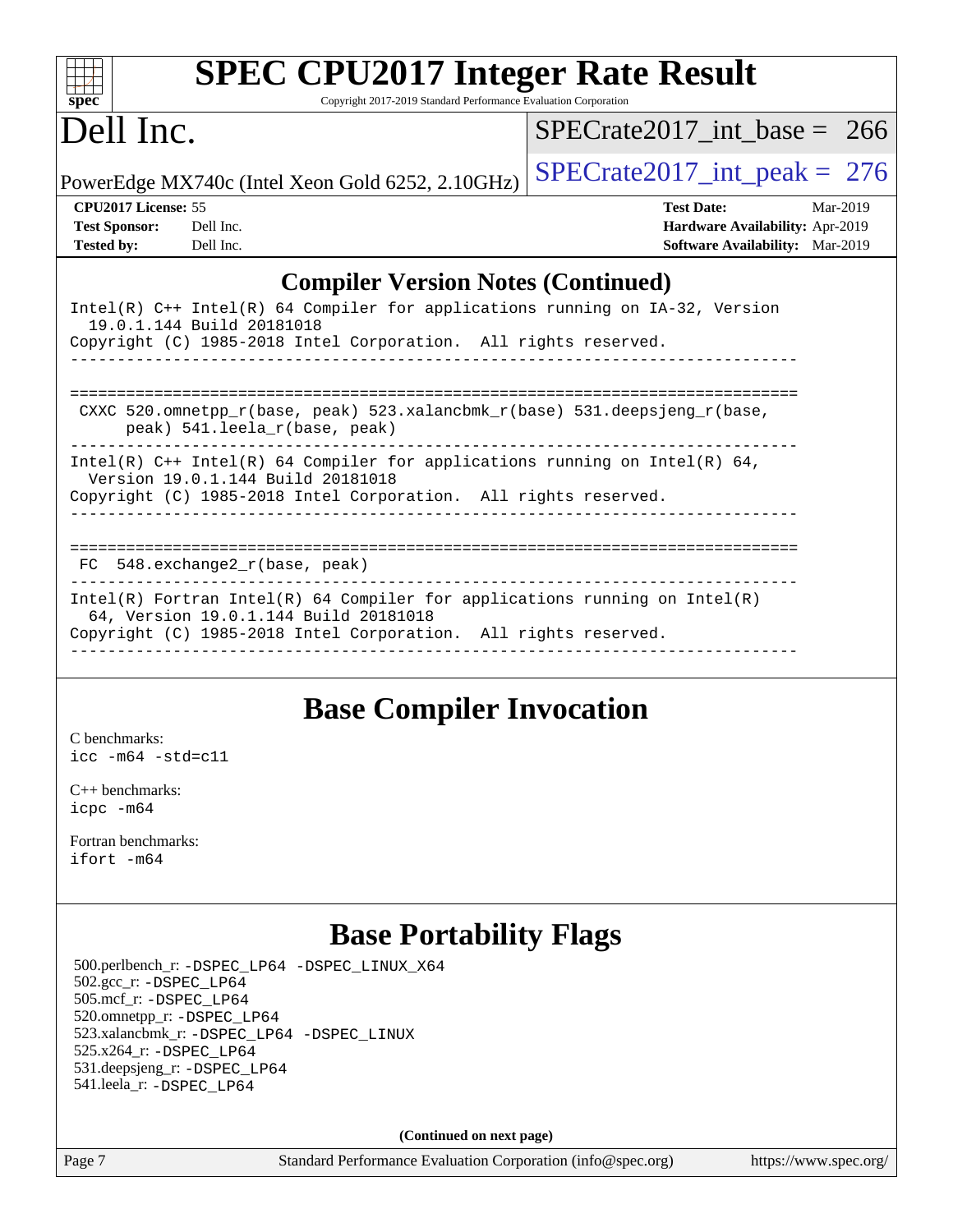# **[SPEC CPU2017 Integer Rate Result](http://www.spec.org/auto/cpu2017/Docs/result-fields.html#SPECCPU2017IntegerRateResult)**

Copyright 2017-2019 Standard Performance Evaluation Corporation

# Dell Inc.

**[spec](http://www.spec.org/)**

 $\pm\pm\prime$ 

[SPECrate2017\\_int\\_base =](http://www.spec.org/auto/cpu2017/Docs/result-fields.html#SPECrate2017intbase) 266

PowerEdge MX740c (Intel Xeon Gold 6252, 2.10GHz)  $\left|$  [SPECrate2017\\_int\\_peak =](http://www.spec.org/auto/cpu2017/Docs/result-fields.html#SPECrate2017intpeak) 276

**[CPU2017 License:](http://www.spec.org/auto/cpu2017/Docs/result-fields.html#CPU2017License)** 55 **[Test Date:](http://www.spec.org/auto/cpu2017/Docs/result-fields.html#TestDate)** Mar-2019 **[Test Sponsor:](http://www.spec.org/auto/cpu2017/Docs/result-fields.html#TestSponsor)** Dell Inc. **[Hardware Availability:](http://www.spec.org/auto/cpu2017/Docs/result-fields.html#HardwareAvailability)** Apr-2019 **[Tested by:](http://www.spec.org/auto/cpu2017/Docs/result-fields.html#Testedby)** Dell Inc. **[Software Availability:](http://www.spec.org/auto/cpu2017/Docs/result-fields.html#SoftwareAvailability)** Mar-2019

### **[Base Portability Flags \(Continued\)](http://www.spec.org/auto/cpu2017/Docs/result-fields.html#BasePortabilityFlags)**

 548.exchange2\_r: [-DSPEC\\_LP64](http://www.spec.org/cpu2017/results/res2019q3/cpu2017-20190624-15371.flags.html#suite_basePORTABILITY548_exchange2_r_DSPEC_LP64) 557.xz\_r: [-DSPEC\\_LP64](http://www.spec.org/cpu2017/results/res2019q3/cpu2017-20190624-15371.flags.html#suite_basePORTABILITY557_xz_r_DSPEC_LP64)

**[Base Optimization Flags](http://www.spec.org/auto/cpu2017/Docs/result-fields.html#BaseOptimizationFlags)**

### [C benchmarks](http://www.spec.org/auto/cpu2017/Docs/result-fields.html#Cbenchmarks):

[-Wl,-z,muldefs](http://www.spec.org/cpu2017/results/res2019q3/cpu2017-20190624-15371.flags.html#user_CCbase_link_force_multiple1_b4cbdb97b34bdee9ceefcfe54f4c8ea74255f0b02a4b23e853cdb0e18eb4525ac79b5a88067c842dd0ee6996c24547a27a4b99331201badda8798ef8a743f577) [-xCORE-AVX512](http://www.spec.org/cpu2017/results/res2019q3/cpu2017-20190624-15371.flags.html#user_CCbase_f-xCORE-AVX512) [-ipo](http://www.spec.org/cpu2017/results/res2019q3/cpu2017-20190624-15371.flags.html#user_CCbase_f-ipo) [-O3](http://www.spec.org/cpu2017/results/res2019q3/cpu2017-20190624-15371.flags.html#user_CCbase_f-O3) [-no-prec-div](http://www.spec.org/cpu2017/results/res2019q3/cpu2017-20190624-15371.flags.html#user_CCbase_f-no-prec-div)

[-qopt-mem-layout-trans=4](http://www.spec.org/cpu2017/results/res2019q3/cpu2017-20190624-15371.flags.html#user_CCbase_f-qopt-mem-layout-trans_fa39e755916c150a61361b7846f310bcdf6f04e385ef281cadf3647acec3f0ae266d1a1d22d972a7087a248fd4e6ca390a3634700869573d231a252c784941a8)

[-L/usr/local/IntelCompiler19/compilers\\_and\\_libraries\\_2019.1.144/linux/compiler/lib/intel64](http://www.spec.org/cpu2017/results/res2019q3/cpu2017-20190624-15371.flags.html#user_CCbase_qkmalloc_link_f25da0aa8cf9bced0533715046f0c2fbfb1a7191e3e496916672e09b4c388a884c4c7e4862cb529343da2264b43416df65c99fd1ddbf5dd13ae6d3130cf47881) [-lqkmalloc](http://www.spec.org/cpu2017/results/res2019q3/cpu2017-20190624-15371.flags.html#user_CCbase_qkmalloc_link_lib_79a818439969f771c6bc311cfd333c00fc099dad35c030f5aab9dda831713d2015205805422f83de8875488a2991c0a156aaa600e1f9138f8fc37004abc96dc5)

### [C++ benchmarks](http://www.spec.org/auto/cpu2017/Docs/result-fields.html#CXXbenchmarks):

[-Wl,-z,muldefs](http://www.spec.org/cpu2017/results/res2019q3/cpu2017-20190624-15371.flags.html#user_CXXbase_link_force_multiple1_b4cbdb97b34bdee9ceefcfe54f4c8ea74255f0b02a4b23e853cdb0e18eb4525ac79b5a88067c842dd0ee6996c24547a27a4b99331201badda8798ef8a743f577) [-xCORE-AVX512](http://www.spec.org/cpu2017/results/res2019q3/cpu2017-20190624-15371.flags.html#user_CXXbase_f-xCORE-AVX512) [-ipo](http://www.spec.org/cpu2017/results/res2019q3/cpu2017-20190624-15371.flags.html#user_CXXbase_f-ipo) [-O3](http://www.spec.org/cpu2017/results/res2019q3/cpu2017-20190624-15371.flags.html#user_CXXbase_f-O3) [-no-prec-div](http://www.spec.org/cpu2017/results/res2019q3/cpu2017-20190624-15371.flags.html#user_CXXbase_f-no-prec-div)

[-qopt-mem-layout-trans=4](http://www.spec.org/cpu2017/results/res2019q3/cpu2017-20190624-15371.flags.html#user_CXXbase_f-qopt-mem-layout-trans_fa39e755916c150a61361b7846f310bcdf6f04e385ef281cadf3647acec3f0ae266d1a1d22d972a7087a248fd4e6ca390a3634700869573d231a252c784941a8)

[-L/usr/local/IntelCompiler19/compilers\\_and\\_libraries\\_2019.1.144/linux/compiler/lib/intel64](http://www.spec.org/cpu2017/results/res2019q3/cpu2017-20190624-15371.flags.html#user_CXXbase_qkmalloc_link_f25da0aa8cf9bced0533715046f0c2fbfb1a7191e3e496916672e09b4c388a884c4c7e4862cb529343da2264b43416df65c99fd1ddbf5dd13ae6d3130cf47881) [-lqkmalloc](http://www.spec.org/cpu2017/results/res2019q3/cpu2017-20190624-15371.flags.html#user_CXXbase_qkmalloc_link_lib_79a818439969f771c6bc311cfd333c00fc099dad35c030f5aab9dda831713d2015205805422f83de8875488a2991c0a156aaa600e1f9138f8fc37004abc96dc5)

### [Fortran benchmarks](http://www.spec.org/auto/cpu2017/Docs/result-fields.html#Fortranbenchmarks):

[-Wl,-z,muldefs](http://www.spec.org/cpu2017/results/res2019q3/cpu2017-20190624-15371.flags.html#user_FCbase_link_force_multiple1_b4cbdb97b34bdee9ceefcfe54f4c8ea74255f0b02a4b23e853cdb0e18eb4525ac79b5a88067c842dd0ee6996c24547a27a4b99331201badda8798ef8a743f577) [-xCORE-AVX512](http://www.spec.org/cpu2017/results/res2019q3/cpu2017-20190624-15371.flags.html#user_FCbase_f-xCORE-AVX512) [-ipo](http://www.spec.org/cpu2017/results/res2019q3/cpu2017-20190624-15371.flags.html#user_FCbase_f-ipo) [-O3](http://www.spec.org/cpu2017/results/res2019q3/cpu2017-20190624-15371.flags.html#user_FCbase_f-O3) [-no-prec-div](http://www.spec.org/cpu2017/results/res2019q3/cpu2017-20190624-15371.flags.html#user_FCbase_f-no-prec-div)

[-qopt-mem-layout-trans=4](http://www.spec.org/cpu2017/results/res2019q3/cpu2017-20190624-15371.flags.html#user_FCbase_f-qopt-mem-layout-trans_fa39e755916c150a61361b7846f310bcdf6f04e385ef281cadf3647acec3f0ae266d1a1d22d972a7087a248fd4e6ca390a3634700869573d231a252c784941a8) [-nostandard-realloc-lhs](http://www.spec.org/cpu2017/results/res2019q3/cpu2017-20190624-15371.flags.html#user_FCbase_f_2003_std_realloc_82b4557e90729c0f113870c07e44d33d6f5a304b4f63d4c15d2d0f1fab99f5daaed73bdb9275d9ae411527f28b936061aa8b9c8f2d63842963b95c9dd6426b8a) [-align array32byte](http://www.spec.org/cpu2017/results/res2019q3/cpu2017-20190624-15371.flags.html#user_FCbase_align_array32byte_b982fe038af199962ba9a80c053b8342c548c85b40b8e86eb3cc33dee0d7986a4af373ac2d51c3f7cf710a18d62fdce2948f201cd044323541f22fc0fffc51b6)

[-L/usr/local/IntelCompiler19/compilers\\_and\\_libraries\\_2019.1.144/linux/compiler/lib/intel64](http://www.spec.org/cpu2017/results/res2019q3/cpu2017-20190624-15371.flags.html#user_FCbase_qkmalloc_link_f25da0aa8cf9bced0533715046f0c2fbfb1a7191e3e496916672e09b4c388a884c4c7e4862cb529343da2264b43416df65c99fd1ddbf5dd13ae6d3130cf47881) [-lqkmalloc](http://www.spec.org/cpu2017/results/res2019q3/cpu2017-20190624-15371.flags.html#user_FCbase_qkmalloc_link_lib_79a818439969f771c6bc311cfd333c00fc099dad35c030f5aab9dda831713d2015205805422f83de8875488a2991c0a156aaa600e1f9138f8fc37004abc96dc5)

### **[Peak Compiler Invocation](http://www.spec.org/auto/cpu2017/Docs/result-fields.html#PeakCompilerInvocation)**

[C benchmarks \(except as noted below\)](http://www.spec.org/auto/cpu2017/Docs/result-fields.html#Cbenchmarksexceptasnotedbelow): [icc -m64 -std=c11](http://www.spec.org/cpu2017/results/res2019q3/cpu2017-20190624-15371.flags.html#user_CCpeak_intel_icc_64bit_c11_33ee0cdaae7deeeab2a9725423ba97205ce30f63b9926c2519791662299b76a0318f32ddfffdc46587804de3178b4f9328c46fa7c2b0cd779d7a61945c91cd35)

502.gcc\_r: [icc -m32 -std=c11 -L/usr/local/IntelCompiler19/compilers\\_and\\_libraries\\_2019.1.144/linux/compiler/lib/ia32\\_lin](http://www.spec.org/cpu2017/results/res2019q3/cpu2017-20190624-15371.flags.html#user_peakCCLD502_gcc_r_intel_icc_40453ff6bf9521e1d4c2d3e2fb99253a88fa516366d57fe908127cec2d2803e1a519020f7199618d366f5331d17d60a40bdca38a56a807895183dcecb671b0e5)

#### [C++ benchmarks \(except as noted below\)](http://www.spec.org/auto/cpu2017/Docs/result-fields.html#CXXbenchmarksexceptasnotedbelow): [icpc -m64](http://www.spec.org/cpu2017/results/res2019q3/cpu2017-20190624-15371.flags.html#user_CXXpeak_intel_icpc_64bit_4ecb2543ae3f1412ef961e0650ca070fec7b7afdcd6ed48761b84423119d1bf6bdf5cad15b44d48e7256388bc77273b966e5eb805aefd121eb22e9299b2ec9d9)

523.xalancbmk\_r: [icpc -m32 -L/usr/local/IntelCompiler19/compilers\\_and\\_libraries\\_2019.1.144/linux/compiler/lib/ia32\\_lin](http://www.spec.org/cpu2017/results/res2019q3/cpu2017-20190624-15371.flags.html#user_peakCXXLD523_xalancbmk_r_intel_icpc_da1545662a59c569b62a27824af614167f9a0289efc0155d279b219af3bd2ccb3c10a77eb36bcb264d681e48d9166bbcec9d21ef2c85e5a63a687a8887ddded7)

[Fortran benchmarks](http://www.spec.org/auto/cpu2017/Docs/result-fields.html#Fortranbenchmarks): [ifort -m64](http://www.spec.org/cpu2017/results/res2019q3/cpu2017-20190624-15371.flags.html#user_FCpeak_intel_ifort_64bit_24f2bb282fbaeffd6157abe4f878425411749daecae9a33200eee2bee2fe76f3b89351d69a8130dd5949958ce389cf37ff59a95e7a40d588e8d3a57e0c3fd751)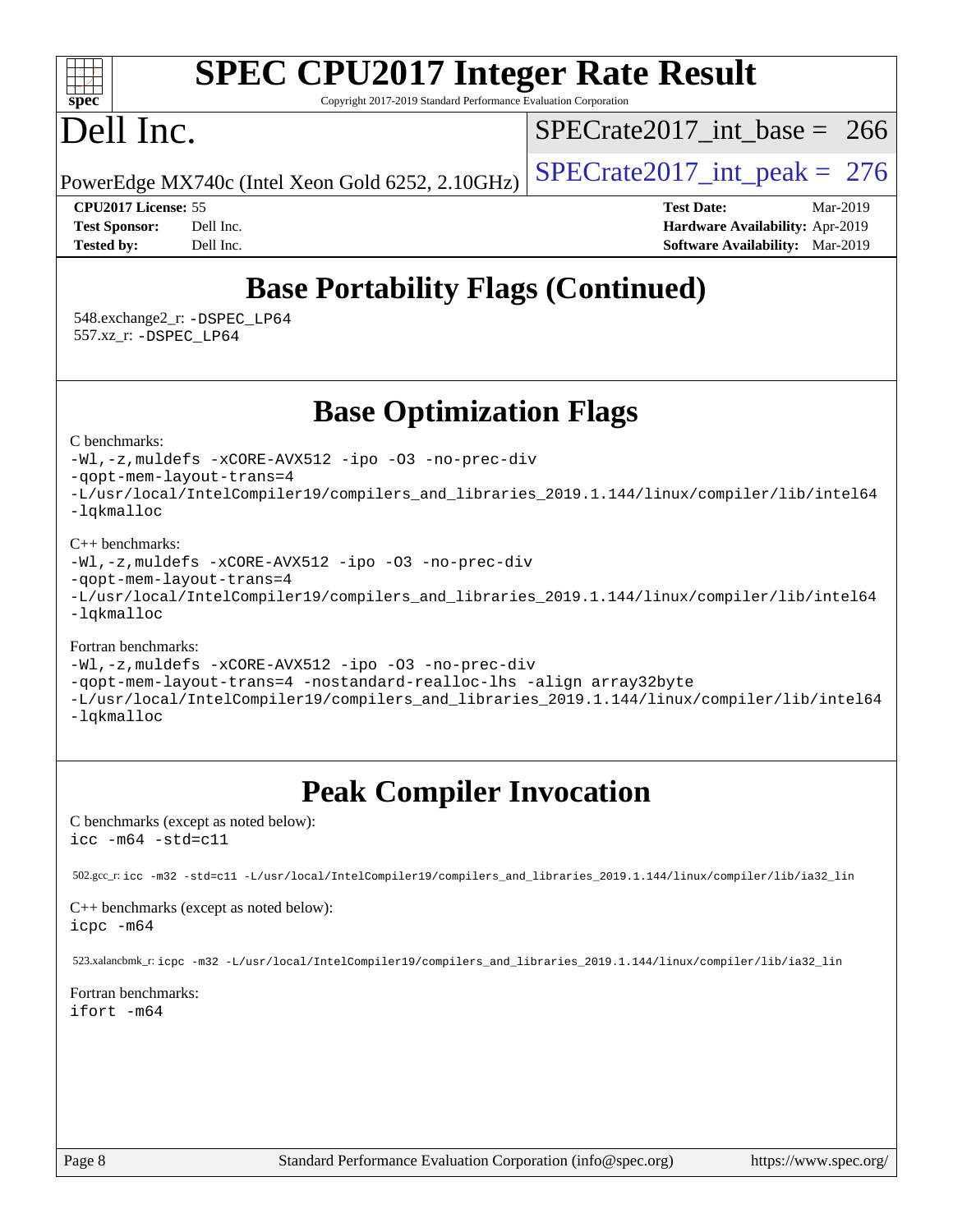

# **[SPEC CPU2017 Integer Rate Result](http://www.spec.org/auto/cpu2017/Docs/result-fields.html#SPECCPU2017IntegerRateResult)**

Copyright 2017-2019 Standard Performance Evaluation Corporation

## Dell Inc.

[SPECrate2017\\_int\\_base =](http://www.spec.org/auto/cpu2017/Docs/result-fields.html#SPECrate2017intbase) 266

PowerEdge MX740c (Intel Xeon Gold 6252, 2.10GHz)  $\left|$  [SPECrate2017\\_int\\_peak =](http://www.spec.org/auto/cpu2017/Docs/result-fields.html#SPECrate2017intpeak) 276

**[Tested by:](http://www.spec.org/auto/cpu2017/Docs/result-fields.html#Testedby)** Dell Inc. **[Software Availability:](http://www.spec.org/auto/cpu2017/Docs/result-fields.html#SoftwareAvailability)** Mar-2019

**[CPU2017 License:](http://www.spec.org/auto/cpu2017/Docs/result-fields.html#CPU2017License)** 55 **[Test Date:](http://www.spec.org/auto/cpu2017/Docs/result-fields.html#TestDate)** Mar-2019 **[Test Sponsor:](http://www.spec.org/auto/cpu2017/Docs/result-fields.html#TestSponsor)** Dell Inc. **[Hardware Availability:](http://www.spec.org/auto/cpu2017/Docs/result-fields.html#HardwareAvailability)** Apr-2019

### **[Peak Portability Flags](http://www.spec.org/auto/cpu2017/Docs/result-fields.html#PeakPortabilityFlags)**

 500.perlbench\_r: [-DSPEC\\_LP64](http://www.spec.org/cpu2017/results/res2019q3/cpu2017-20190624-15371.flags.html#b500.perlbench_r_peakPORTABILITY_DSPEC_LP64) [-DSPEC\\_LINUX\\_X64](http://www.spec.org/cpu2017/results/res2019q3/cpu2017-20190624-15371.flags.html#b500.perlbench_r_peakCPORTABILITY_DSPEC_LINUX_X64) 502.gcc\_r: [-D\\_FILE\\_OFFSET\\_BITS=64](http://www.spec.org/cpu2017/results/res2019q3/cpu2017-20190624-15371.flags.html#user_peakPORTABILITY502_gcc_r_file_offset_bits_64_5ae949a99b284ddf4e95728d47cb0843d81b2eb0e18bdfe74bbf0f61d0b064f4bda2f10ea5eb90e1dcab0e84dbc592acfc5018bc955c18609f94ddb8d550002c) 505.mcf\_r: [-DSPEC\\_LP64](http://www.spec.org/cpu2017/results/res2019q3/cpu2017-20190624-15371.flags.html#suite_peakPORTABILITY505_mcf_r_DSPEC_LP64) 520.omnetpp\_r: [-DSPEC\\_LP64](http://www.spec.org/cpu2017/results/res2019q3/cpu2017-20190624-15371.flags.html#suite_peakPORTABILITY520_omnetpp_r_DSPEC_LP64) 523.xalancbmk\_r: [-D\\_FILE\\_OFFSET\\_BITS=64](http://www.spec.org/cpu2017/results/res2019q3/cpu2017-20190624-15371.flags.html#user_peakPORTABILITY523_xalancbmk_r_file_offset_bits_64_5ae949a99b284ddf4e95728d47cb0843d81b2eb0e18bdfe74bbf0f61d0b064f4bda2f10ea5eb90e1dcab0e84dbc592acfc5018bc955c18609f94ddb8d550002c) [-DSPEC\\_LINUX](http://www.spec.org/cpu2017/results/res2019q3/cpu2017-20190624-15371.flags.html#b523.xalancbmk_r_peakCXXPORTABILITY_DSPEC_LINUX) 525.x264\_r: [-DSPEC\\_LP64](http://www.spec.org/cpu2017/results/res2019q3/cpu2017-20190624-15371.flags.html#suite_peakPORTABILITY525_x264_r_DSPEC_LP64) 531.deepsjeng\_r: [-DSPEC\\_LP64](http://www.spec.org/cpu2017/results/res2019q3/cpu2017-20190624-15371.flags.html#suite_peakPORTABILITY531_deepsjeng_r_DSPEC_LP64) 541.leela\_r: [-DSPEC\\_LP64](http://www.spec.org/cpu2017/results/res2019q3/cpu2017-20190624-15371.flags.html#suite_peakPORTABILITY541_leela_r_DSPEC_LP64) 548.exchange2\_r: [-DSPEC\\_LP64](http://www.spec.org/cpu2017/results/res2019q3/cpu2017-20190624-15371.flags.html#suite_peakPORTABILITY548_exchange2_r_DSPEC_LP64) 557.xz\_r: [-DSPEC\\_LP64](http://www.spec.org/cpu2017/results/res2019q3/cpu2017-20190624-15371.flags.html#suite_peakPORTABILITY557_xz_r_DSPEC_LP64)

### **[Peak Optimization Flags](http://www.spec.org/auto/cpu2017/Docs/result-fields.html#PeakOptimizationFlags)**

[C benchmarks](http://www.spec.org/auto/cpu2017/Docs/result-fields.html#Cbenchmarks):

```
 500.perlbench_r: -Wl,-z,muldefs -prof-gen(pass 1) -prof-use(pass 2) -ipo
-xCORE-AVX512 -O3 -no-prec-div -qopt-mem-layout-trans=4
-fno-strict-overflow
-L/usr/local/IntelCompiler19/compilers_and_libraries_2019.1.144/linux/compiler/lib/intel64
-lqkmalloc
 502.gcc_r: -Wl,-z,muldefs -prof-gen(pass 1) -prof-use(pass 2) -ipo
-xCORE-AVX512 -O3 -no-prec-div -qopt-mem-layout-trans=4
-L/usr/local/je5.0.1-32/lib -ljemalloc
 505.mcf_r: -Wl,-z,muldefs -xCORE-AVX512 -ipo -O3 -no-prec-div
-qopt-mem-layout-trans=4
-L/usr/local/IntelCompiler19/compilers_and_libraries_2019.1.144/linux/compiler/lib/intel64
-lqkmalloc
 525.x264_r: -Wl,-z,muldefs -xCORE-AVX512 -ipo -O3 -no-prec-div
-qopt-mem-layout-trans=4 -fno-alias
-L/usr/local/IntelCompiler19/compilers_and_libraries_2019.1.144/linux/compiler/lib/intel64
-lqkmalloc
 557.xz_r: Same as 505.mcf_r
C++ benchmarks: 
 520.omnetpp_r: -Wl,-z,muldefs -xCORE-AVX512 -ipo -O3 -no-prec-div
-qopt-mem-layout-trans=4
-L/usr/local/IntelCompiler19/compilers_and_libraries_2019.1.144/linux/compiler/lib/intel64
-lqkmalloc
                                      (Continued on next page)
```